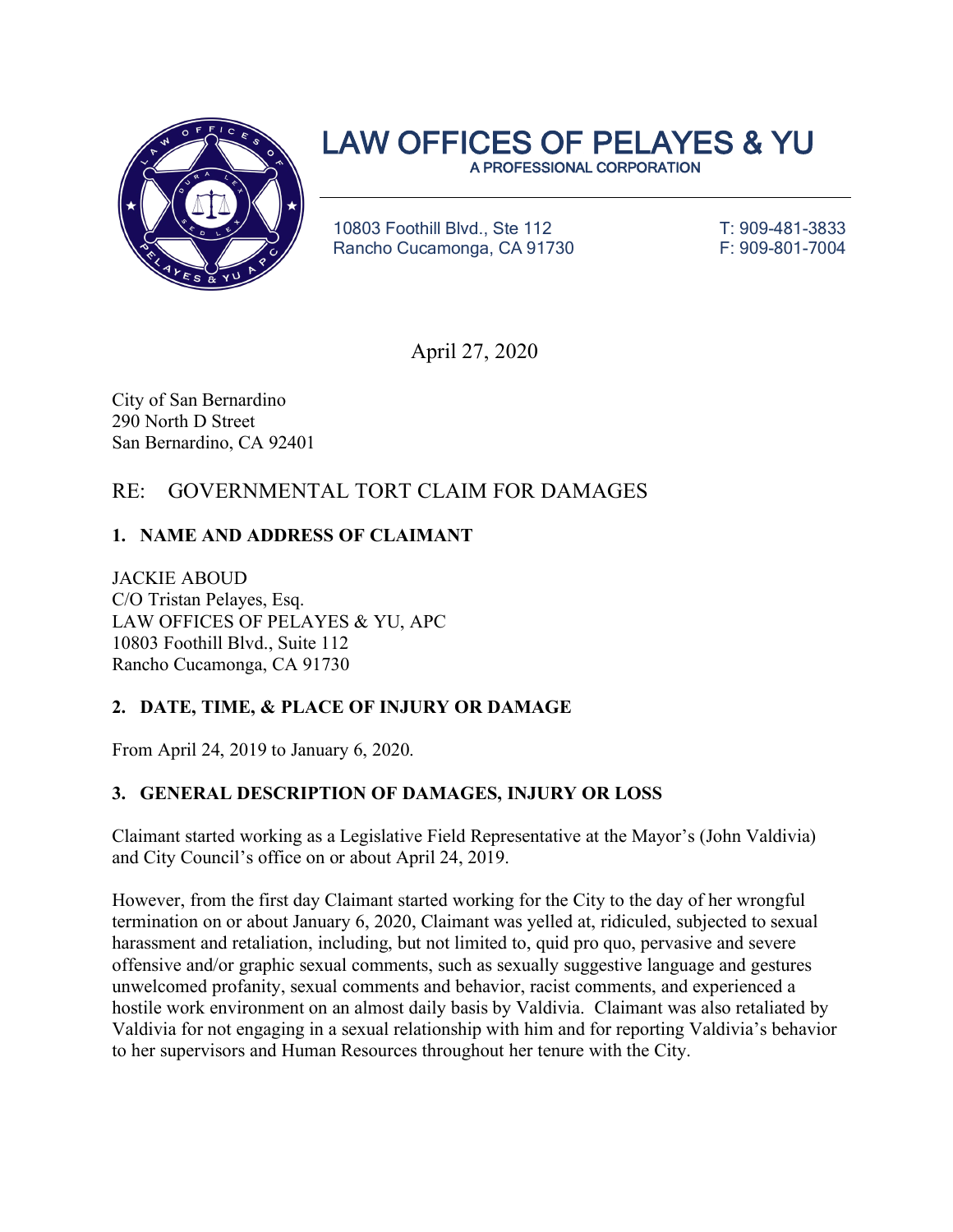Page 2 April 27, 2020 Governmental Tort Claim

Further, on at least three separate occasions during Claimant's employment, Valdivia told her that she needed to "develop a personal relationship" with him and that she also needed to spend more time with him "outside of work". He also threatened her that she was "replaceable", and he would "terminate" her if she did not develop this "personal relationship" with him. Valdivia's intention for compelling Claimant to develop a personal relationship with him was to date Claimant and advance Valdivia's sexual desires on Claimant.

From Valdivia's multiple inappropriate interactions, he conveyed to Claimant, based on his words and/or conduct, that her terms of employment and/or the favorable working conditions depended on the acceptance of his sexual advances towards her.

This sickened Claimant and she immediately understood that Valdivia wanted an inappropriate relationship with her and if she did not give in to his despicable demands, she would lose her job. As a result, not only did she report this to her supervisor and Human Resources, she also tried to avoid Valdivia as much as she could.

When Valdivia recognized Claimant's discomfort with his sick proposals, he became enraged every time and ridiculed, insulted, and created a hostile work environment for Claimant by stripping her from her assignments, deny her training, creating unreasonable demands upon her, changing his expectations of her without giving her any notice and giving her instructions for tasks and then when Claimant followed his instructions he would deny them and contradict himself simply to blame and ridicule Claimant.

As part of retaliation due to Claimant not submitting to his sexual desires, Valdivia would then demand Claimant to submit to his indecent proposals again, and when Claimant refused, he would turn around and put her on the "misery program" once more. This cycle would repeat itself throughout Claimant's employment with the City until her wrongful termination date.

Claimant was afraid of Valdivia, not only because of the treatment she received, but also because she saw how he treated her co-workers in the same manner, especially females when it came to inappropriate behavior of a sexual nature and male co-workers when it came to hostile work environment. She feared ruining her professional reputation as her first "career-type" job and was constantly told by Valdivia she was not good enough to leave his office and move on to a better career.

On or about the end of May 2019, Claimant was scheduled to attend the Service Council meeting to report back what service events were occurring in the City. Valdivia pulled Claimant aside before she headed to the meeting and asked her to keep an eye out for the citizen and leader of the group, Cheryl Brown, as she was "not a supporter of Valdivia". He also instructed Claimant not to report any of the Citizen Relationship Management ("CRM") of the neighborhoods above the 210 Freeway in San Bernardino, specifically wards 4 and 7.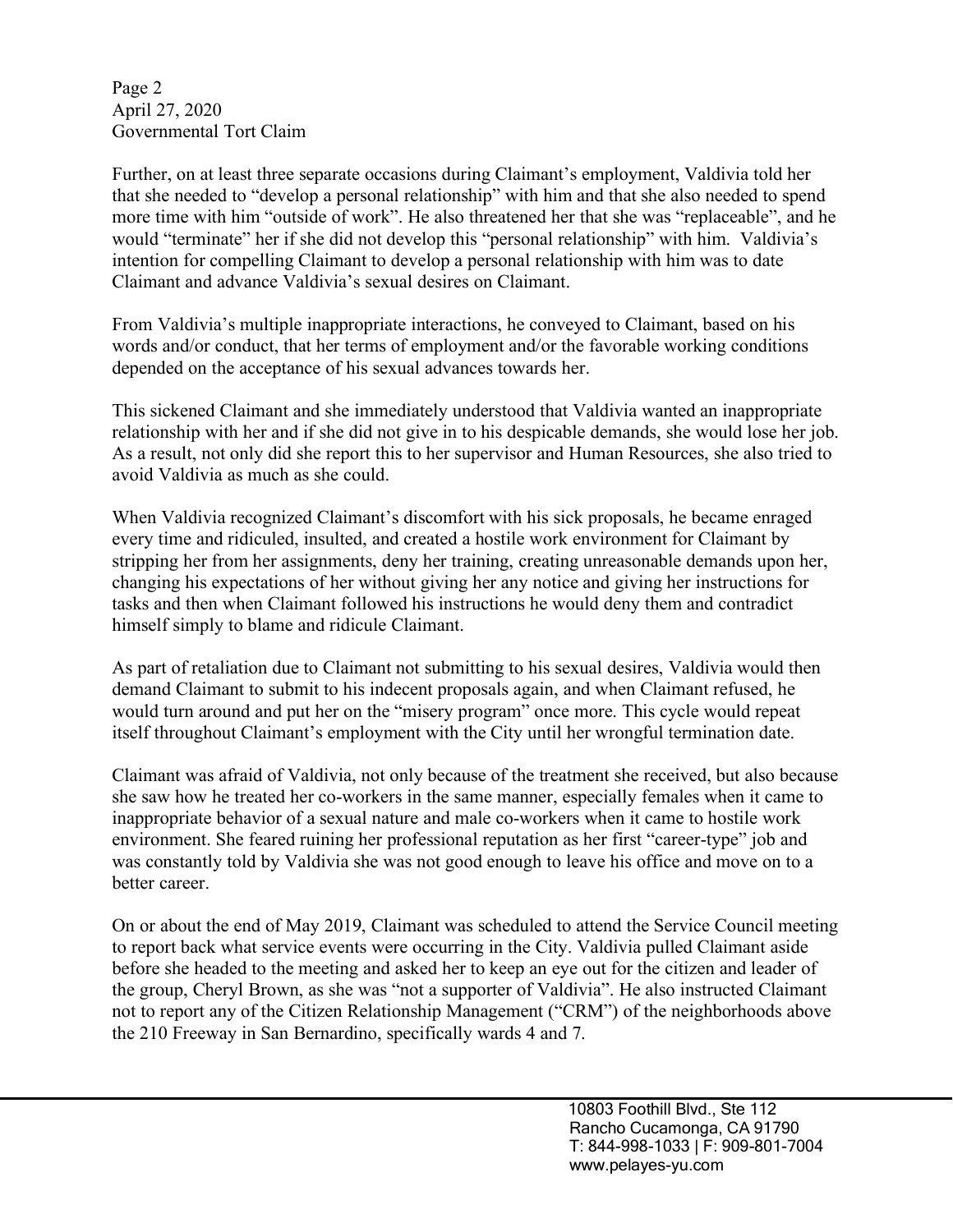Page 3 April 27, 2020 Governmental Tort Claim

On or about June 19, 2019, as part of retaliation for not submitting to his sexual desires, Valdivia had altered Claimant's terms of employment by setting her up for failure. Specifically, Claimant was informed that Alex Cousins (a non-paid male policy intern and economics student) was sent to the League of California Cities Conference instead of Claimant. This conference is not attended by interns and it is attended by Legislative Field Representatives such as Claimant. At the time, Claimant was working on specific issues within the City that were a part of the conference, such as the "homelessness" crisis in San Bernardino. Claimant was not permitted to attend any conferences and was not properly briefed nor trained on any policy issues to be able to speak in-depth about them to the public, which was 95% of her job at the time.

Throughout her tenure with the City, Claimant would normally work for seven hours or longer without being permitted to take a meal break or a rest period by Valdivia. Claimant was often told to stay after scheduled hours and come in before scheduled hours without pay to ensure her job was "safe".

On or about August 14, 2019, Claimant met with a City's Human Resources representative, Michelle Webb. Claimant told Webb about her experiences with Valdivia and reported the above described actions and conduct by him. Claimant discussed the hostile work environment that Valdivia created due to the sexual harassment. Webb confirmed that Valdivia's behavior was improper, but that Claimant should beware of Valdivia's actions "once Human Resources notified him of the complaints," because he could retaliate without repercussion. Claimant was not given any further guidance.

On or about August 30, 2019, as part of retaliation for not submitting to his sexual desires, Valdivia targeted Claimant and set forth confusing instructions so she would continue to suffer under the "misery program." Particularly, Valdivia changed the quota of CRMs for Claimant to complete. He originally told Claimant to complete 50 CRMs per week, but on that day, he told Claimant to do 50 CRMs.

Valdivia did this to ridicule and create unattainable demands on Claimant based on her refusal to submit to Valdivia's sexual advances. Claimant would often get yelled at for not attending scheduled events/meetings that she had to cancel due to his random requests that she only spend her day driving around completing 50 CRMs, resulting in mental abuse to Claimant.

On or about September 11, 2019 at the direction of Valdivia, his executive assistant, Renee Brizuela, told Claimant that her attendance at a Sheriff's Rodeo event on Saturday, September 28, 2019 was mandatory even though she was not going to be paid to attend said event. Brizuela told Claimant that she was required to pay for her own ticket to the event, and that the event was just meant for her to "spend time" with Valdivia outside of work.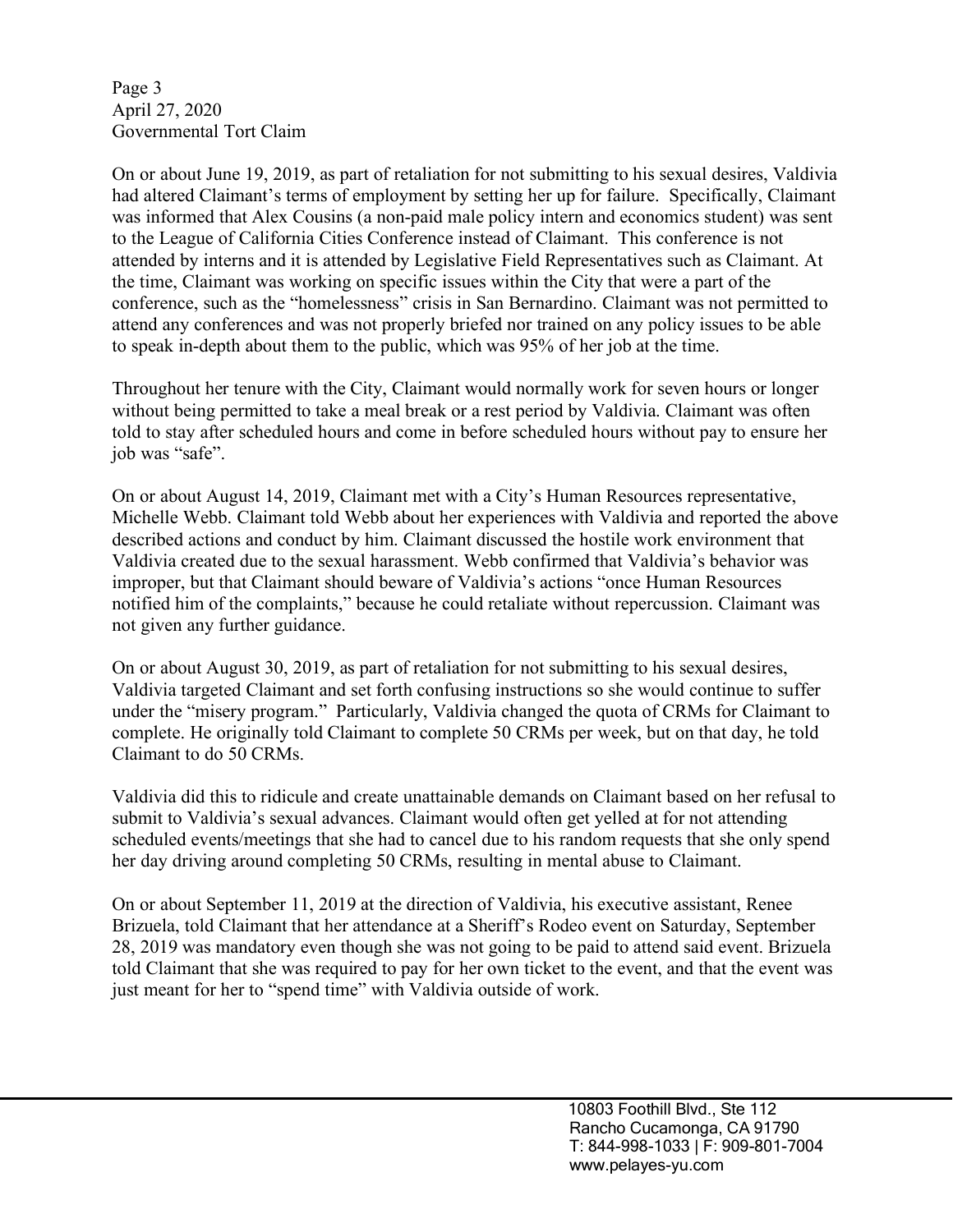Page 4 April 27, 2020 Governmental Tort Claim

On or about September 28, 2019, Claimant told Renee Brizuela that she couldn't attend the Sheriff's Rodeo event because she was sick despite having already paid for the ticket to the event. This enraged Valdivia and he ridiculed and belittled Claimant for months after the event for not attending and accused her of failing at her job for not making an effort to develop a "personal relationship" with him by attending the event with him.

On or about October 8, 2019, Claimant met with Human Resources representative, Michelle Webb again and reported Valdivia's actions and the fact that things were getting worse. Webb advised Claimant to speak with someone else because she herself was "not able to take on issues like these" because she was new. Webb advised Claimant to wait until she had put in her notice to leave the position to file the claim with Human Resources because of Valdivia's likelihood of retaliating against Claimant.

On or about the end of October 2019 and the beginning of November 2019, Valdivia called Claimant into his office to discuss her schedule. He then began to reprimand her for not attending the Sheriff's Rodeo about a month previously and that he felt that Claimant didn't want to develop a "personal relationship" with him. In addition, Valdivia reiterated that Claimant "needed to make more of an effort" to spend time with him outside of work to go on dates with Valdivia. He then told Claimant that he was going to start having "one-on-one lunches" with staff members soon, which terrified Claimant because she did not want to spend time with him outside of work and she wanted to keep their relationship strictly professional. When Claimant became hesitant to go on the dates, Valdivia told Claimant that she was easily replaceable and threatened to terminate her if she did not meet his demands and "make an effort to develop a personal relationship" with him.

On or about November 1, 2019, at the direction of Valdivia, Renee Brizuela ordered Claimant to report to work from 8 a.m. to 10 a.m., then remain in the area "unpaid" for three hours, and then go back to work at 1 p.m. to work an event for Valdivia at the San Bernardino Airport. Claimant expressed her objections to Brizuela to no avail. In fear of retaliation by Valdivia, Claimant worked the event without being paid.

On or about November 14, 2019, Valdivia scheduled a meeting with Claimant. Valdivia wanted to discuss how he wanted Claimant to learn more about his "personal needs" and how he was still upset with her because she didn't attend the Sheriff's Rodeo event. Valdivia warned Claimant that he had strategically placed cameras all throughout the office to watch staff while he was away from the office. From Claimant's perspective, personal needs of Valdivia meant having sex with him.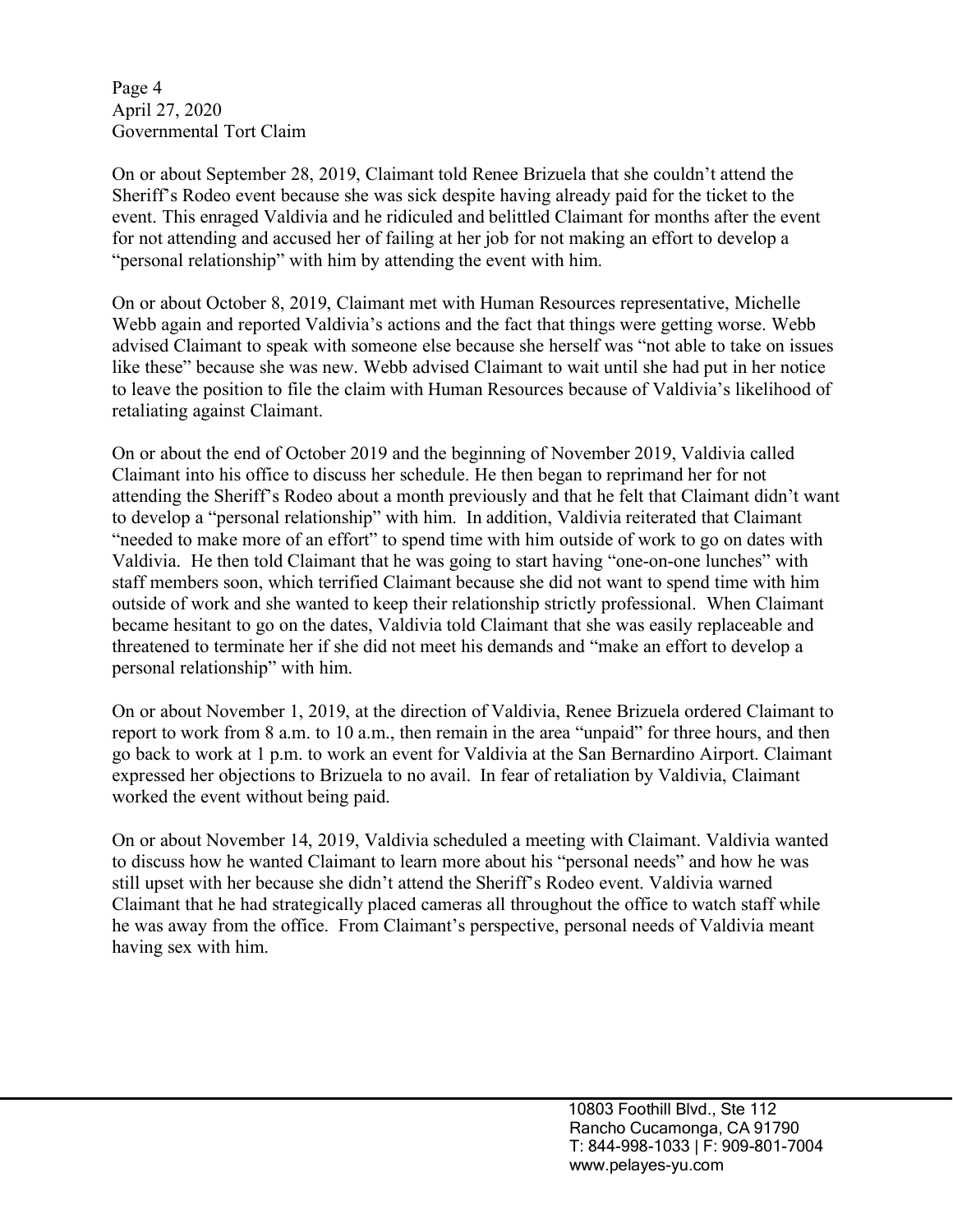Page 5 April 27, 2020 Governmental Tort Claim

On or about November 25, 2019, at the weekly scheduled Monday staff meeting, Valdivia interrupted the Legislative Field Representative Report prepared by Claimant and Don Smith to state his disgust against homeless people throughout the City. Valdivia told the staff about an encounter he had had recently while he was driving throughout the City, where he told the staff that he was stopped at a stop light and a homeless man was crossing the crosswalk in front of him as it was the man's right of way, then Valdivia pretended to "run the homeless man over" by stepping on the gas as the man approached in order to scare him because Valdivia claimed that "scaring homeless people to death is funny." Valdivia then proceeded to laugh hysterically and with a confused look as to why the rest of the staff including Claimant were not laughing with him. Claimant was disgusted by Valdivia's constant hatred towards homeless people throughout the City. Valdivia often made racist or hateful remarks towards groups of people during their staff meeting, as he claimed that his remarks were "kitchen talk." Also in front of Claimant and staff, Valdivia adjusted his eyes to make fun of people of Asian descent, and often referred to the employees at the Department of Public Works as "lazy old veterans who don't want to work and want the government to pay for their laziness, so we need to tell them what to do to make sure they are working," which left Claimant confused at his inability to act professionally and respectfully.

On or about the end of November 2019 and the beginning of December 2019, Valdivia questioned Claimant's hours in the presence of other staff and accused her of lying because he claimed that there was no way of tracking her hours. Claimant suggested that staff could use a clock-in/clock-out system for peace of mind. Valdivia then called Claimant into his office and asked her to close the door. He then asked Claimant why she wanted her job and why she still there. Claimant told Valdivia that she liked her job because she got to work with the residents of San Bernardino at a grassroots level, so she was able to see the tangible impact made on residents and to bring good change to the City. Valdivia then yelled at Claimant and told her that she was not there to serve the people of San Bernardino, that she was only there to serve him and "his needs". He told Claimant that if she wanted to gain a full-time position or just keep her job that she needed to "build a personal relationship" with him "outside of work", and to "tend to his needs" and anticipate his needs before he even knew what he need it.

On or about December 3, 2019, during the Christmas Open House, Claimant arrived early to the office before the event to prepare. When Claimant walked in, she saw Matthew Brown (Mayor's Chief of Staff), Renee Brizuela (Executive Assistant to the Mayor), Mirna Cisneros (Customer Service Representative), Karen Cervantes (Assistant to the Mayor) and Valdivia huddled. She heard Valdivia yelling at them for spending all the money that was specifically fundraised for the Christmas Open House because he wanted to use the money for other events. This is illegal because the money was raised for a specific purpose. In this case the Christmas Open House only.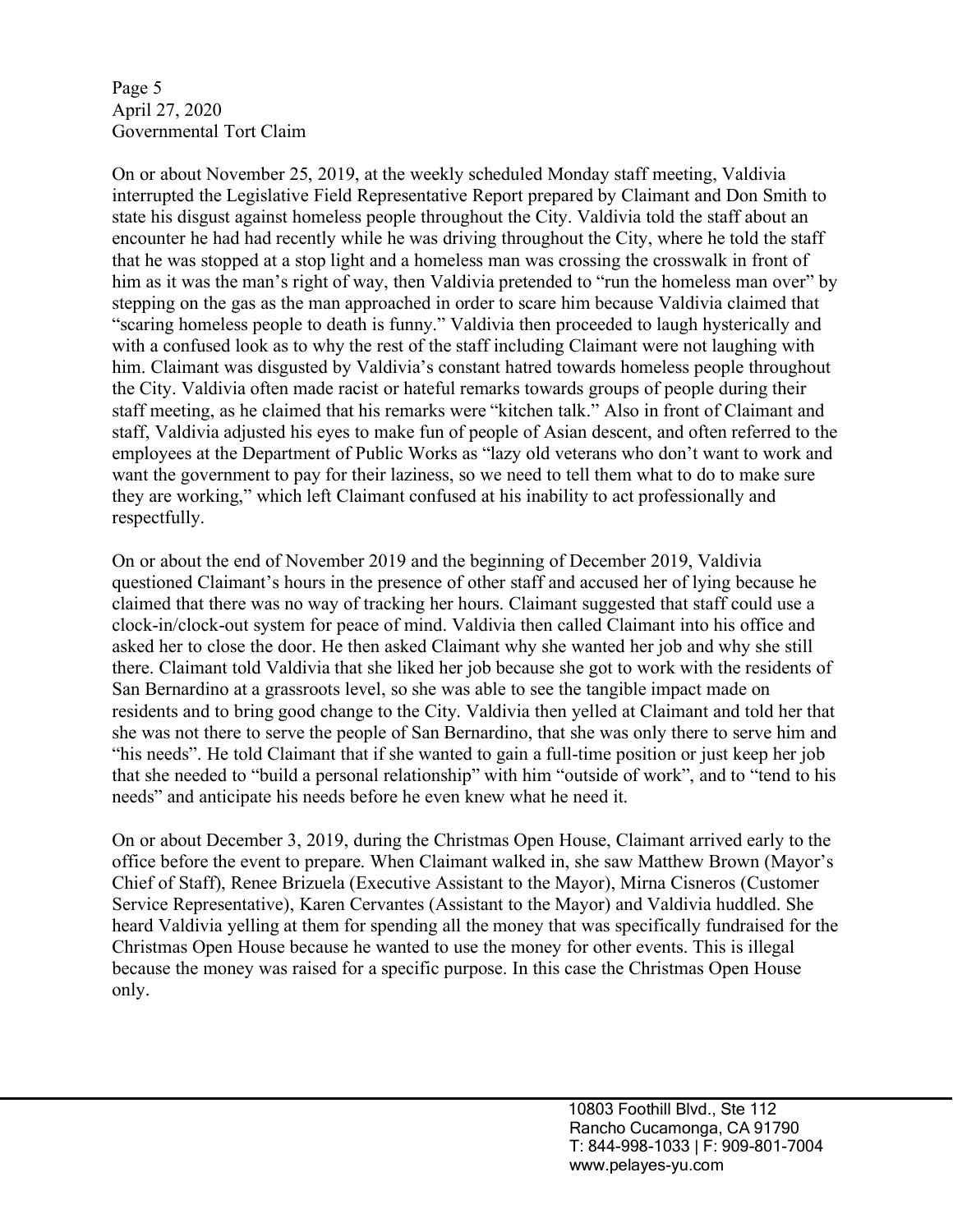Page 6 April 27, 2020 Governmental Tort Claim

On December 11, 2019, Valdivia ordered Claimant to delete pictures posted on his public social media that included Representative Eloise Reyes of San Bernardino in the picture. Valdivia ordered Claimant to crop the representative out of the picture.

On or about December 16, 2019, Valdivia yelled and belittled Claimant and Don Smith for attending the "Ho-Ho Parade". Valdivia claimed that he did not ask both to attend the event, even though he specifically asked both to attend all four days of the event to ensure that the City had a good presence throughout the parade. Valdivia did this to retaliate against Claimant for rebuking his previous advances, adding to the mental abuse he had already subjected on her.

On January 1, 2020, Claimant went to the hospital because she was severely sick, where she was diagnosed with the flu and was told by her doctor to stay at home for at least three days because she was highly contagious. Claimant texted that information to Renee Brizuela to notify her. Brizuela asked Claimant to send her a doctor's note from the hospital, which she did.

On January 6, 2020, Claimant went in to work, still getting over the flu, but she wanted to work and catch up with mail that she missed over the holiday season. As soon as she got in to work, Claimant was terminated by Valdivia and/or the City of San Bernardino because she had taken sick leave that was accrued during the same calendar year, due to the flu.

Immediately upon being terminated, Claimant went to Human Resources to meet with Claudia Allen, a Human Resource representative to file a complaint, as her female coworkers urged her to complain on their behalf that day because they were afraid to do so themselves. Claudia Allen took down some notes and processed some paperwork on her computer, but she told Claimant that her experiences and that of her coworkers were not sufficient enough and that her coworkers would need to come report their own experiences to her. Claimant was also told there was nothing the City could do because Valdivia was an "elected official".

#### **4. NAMES OF PUBLIC EMPLOYEES CAUSING INJURY**

#### JOHN VALDIVDIA

# **5. AMOUNT CLAIMED**

Pursuant to Government Code section 910(f), the amount of compensatory and other damages claims exceeds \$10,000 and will lie within the unlimited jurisdiction of the Superior Court. Claimant also claims and seeks to recover herein, the statutory and other penalties, damages, attorney's fees, expert fees, costs as provided by law, to include exemplary damages against John Valdivia.